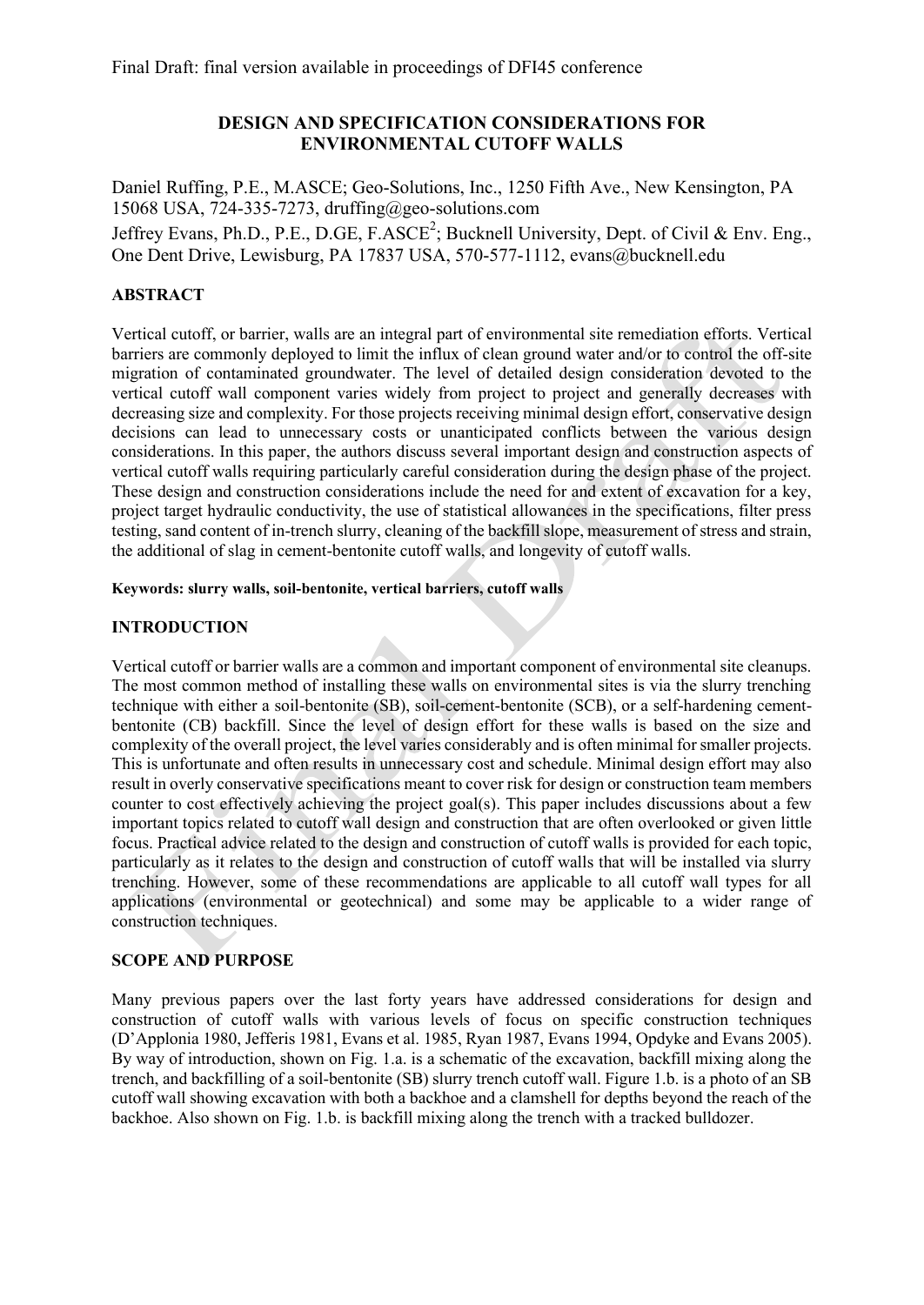# Final Draft: final version available in proceedings of DFI45 conference



### **Fig. 1. a. Schematic of the excavation and backfill of a SB cutoff wall (LaGrega et al. 1994). b. Photo of the excavation of a SB cutoff wall using both backhoe and clam shell, backfill mixing is with a tracked bulldozer**

This paper assumes the reader understands the background knowledge contained in the above citations, or similar, and is geared towards practitioners that are regularly engaged in the design and/or construction of cutoff walls. The guidance and points of consideration presented in this paper are largely drawn from the opinions of the authors derived from experience and research in the field of cutoff walls. The reader is encouraged to use this paper as a trigger for additional thought and research on the topics presented. Although the paper is focused on cutoff walls, even those that are unfamiliar with cutoff wall design or construction, may find some of the considerations applicable to design and construction of other components of their projects.

In this paper, references are made to three contract parties, Owner, Engineer, and Contractor. The Owner is meant to be the party that is ultimately responsible for the project costs and often has separate contracts with the Engineer for the project design and the Contractor for the construction. The Engineer (or Designer) is the party that is primarily responsible for the design of the overall project and the Contractor is the party that is tasked with the construction of the cutoff wall. As there are many other contractual arrangements, the reader is encouraged to consider the details in this paper in light of their particular contractual arrangement and adjust recommendations as needed for their specific situation.

# **DESIGN AND SPECIFICATION CONSIDERATIONS**

## *Excavation key and refusal*

Depending on the detailed purpose and design function of a cutoff wall, there may be a need for the wall to extend into or through a low permeability layer or even competent rock. This is not always the case as there are situations where the wall was designed and constructed as a "hanging" wall (e.g. McLay 1987), i.e. the bottom is not tied to a lower permeability layer so, in a section view drawing, the wall appears to be suspended (hanging) in a higher permeability soil layer. In a related manner, cutoff walls are not always circumferential, i.e. flow is allowed around the ends. With regard to the need for a "key" into a layer of lower permeability, in theory it may only be necessary to make contact with the underlying low permeability layer. As a result, there are site-specific cases where simply excavation to the top of the low permeability layer will achieve the objective(s). Engineers can also factor the presence of windows along the bottom of the wall, i.e. gaps between the bottom of the cutoff wall and a lower permeability confining unit, into the design. Windows beneath the wall can be accommodated by increased inboard pumping (Ruffing and Evans 2014) or by using alternative construction techniques to eliminate the window (e.g. permeation grouting). There are many other considerations in the determination of the need for or details of a key that a Designer should consider, e.g. the cost of water management and treatment. In any case, the Designer must determine what is necessary to ensure the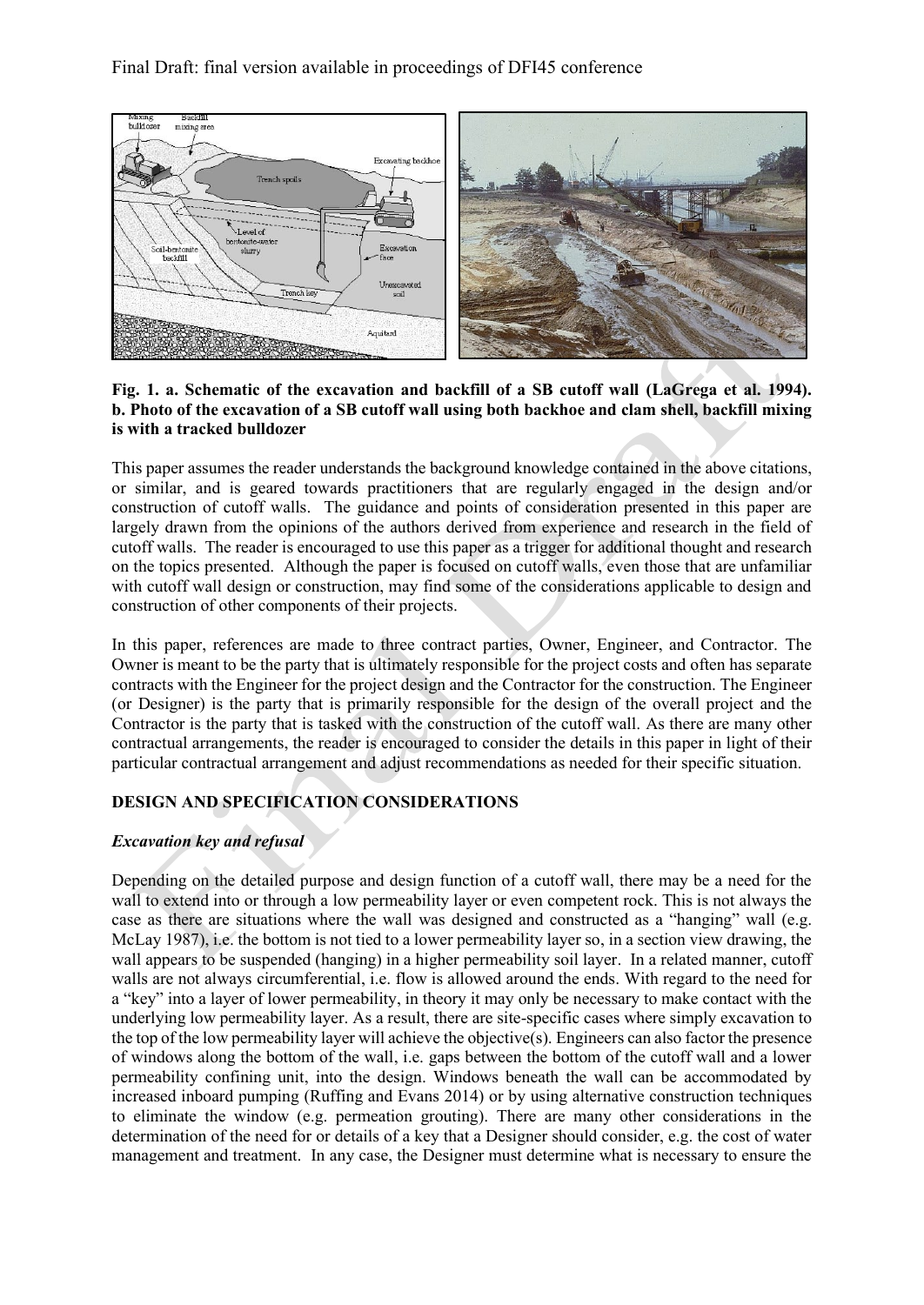wall functions as intended, including accounting for design and construction uncertainty, without being unnecessarily expensive or overdesigned.

In the evaluation and determination of the necessity or extent of any key, it's important to consider that conventional excavation equipment is not suited for excavation into competent rock. Depending on how the material is bedded and the overall strength of the rock, excavators may be used to excavate into weathered or soft rock. However, even excavation into softer rock materials that are excavatable is generally slower than excavation through soil layers and therefore there will be cost impacts associated with this key. For example, consider a 15 m  $(\sim 50 \text{ feet})$  deep cutoff wall including a 0.9 m (3 feet) key into soft rock or a hard soil layer, such as a dense glacial till. In this case, the 0.9 m (3 feet) key would likely make up 10% to 15% of the overall cost despite it being only  $\sim$ 5% of the excavation. As the key layer gets deeper and/or thicker or the refusal language in the contract gets more conservative (more time to achieve refusal), the cost impact becomes more severe. If the layer is not excavatable and a key is specified, this may necessitate a change in methods or the addition of pre-drilling or other equipment like chisels. In all cases (pre-drilling and/or chiseling) these additions will add significantly to the overall cost, on the order of 50% to 200%. Beyond the cost impacts, there will be schedule and site logistics impacts associated with key excavations.

Given the cost and schedule implications, it is incumbent on the Engineer and Owner to understand that decisions about whether to include a key or how to include the key into the project may eliminate construction approaches and generally increase the cost of the project. In some cases, a large key into very competent material is necessary and as long as the contract fairly specifies the requirement and the Engineer / Owner understand the cost impacts of the decision, Contractors should have no problem finding a way to install the designed product. In their decision process, the Engineer / Owner should consider the purpose and function of the wall in the context of ramifications of failure (or even what "failure" is) and relate those back to cost, schedule, methodology, and long term operation restrictions. For Engineers and Owners that are unfamiliar with cutoff wall guidance documents, a commonly referenced industry guidance document, the NAVFAC guidespec (UFGS-02 35 27, 2010), briefly addresses this issue in Section 3.3.1 "Confining Stratum Excavation":

### *"NOTE: If the confining stratum is a competent low permeability bedrock, a very small penetration into the bedrock may be satisfactory. High costs may result by requiring a 600 mm (2 foot) key into competent bedrock. Remove this paragraph if not required in the project."*

The main takeaway is that a key into rock or a low permeability layer is not always needed and, when a key is needed, the extent (depth) should be limited to avoid unnecessary cost and schedule impacts. Slurry trenching offers a distinct advantage here because the key material can be confirmed from observation of trench cuttings which may reduce the need for a more conservative key in instances where the material cannot be confirmed. Further, for the delineation of risk, all specifications should include a refusal clause to define the maximum foreseeable level of effort. The refusal specification must be developed in the context of the need for the key and the expected cost impacts. If the wall is being tied into or seated upon a very competent rock material, these is no need for an extensive period of time to determine whether practical refusal of the equipment has been achieved. In the absence of a defined need for a more conservative refusal criterion, the authors recommend:

### *Refusal shall be achieved after 5 mins [up to 15 mins in extreme cases] of effort over a 6 m (20 ft) long [up to 9 m (~30 ft) long] excavation cut or irregular observations of the machine behavior indicative of refusal, e.g. excessive ground vibrations or shaking.*

The Engineer has the option to specify the minimum machine size for application of the refusal specification, but this sort of prescriptive specification can lead to increased cost due to availability of the specified equipment.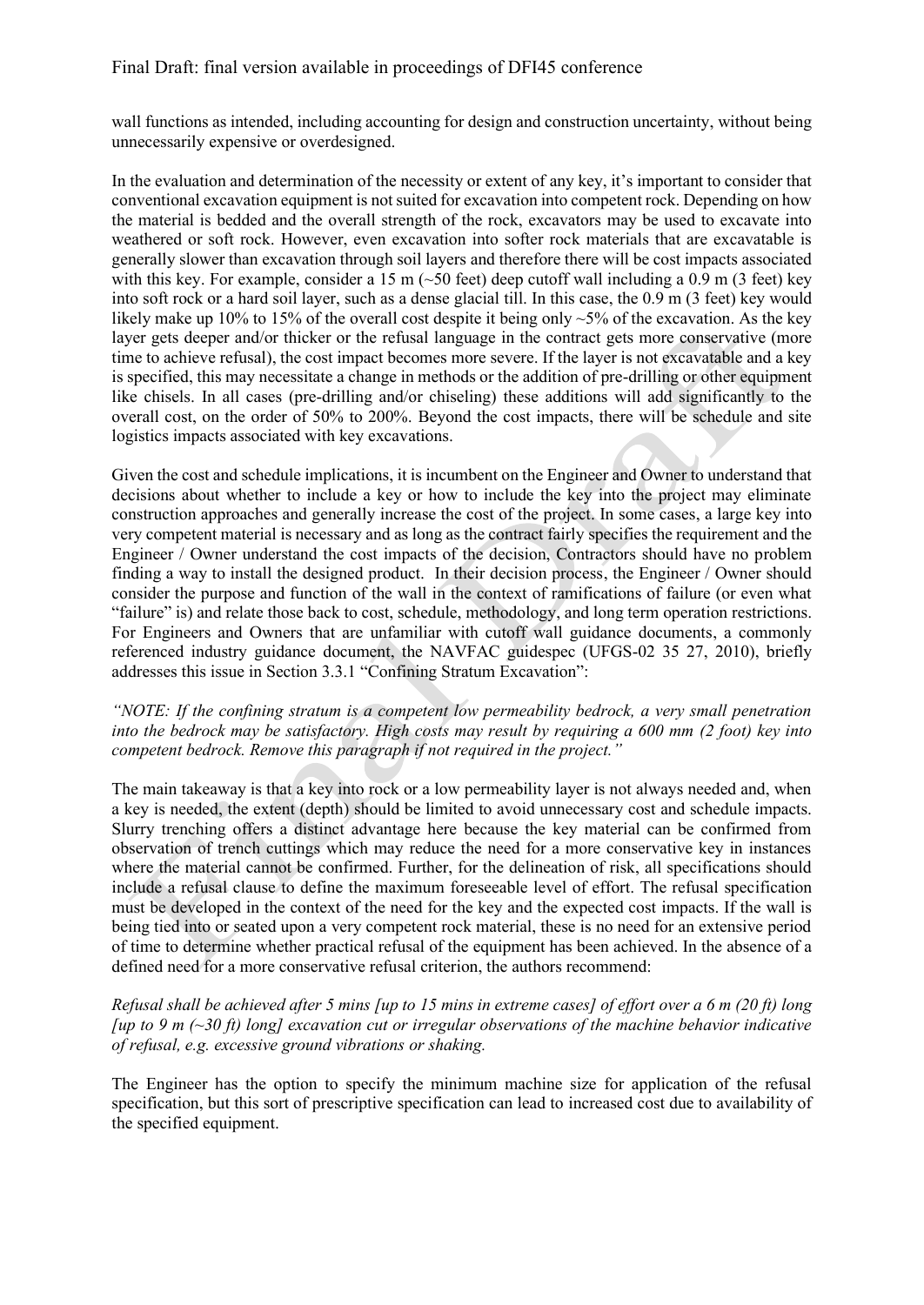### *Target hydraulic conductivity*

In this portion of the paper, the bases for the selection of the design, a.k.a. target, hydraulic conductivity are examined. For environmental containment, designers and regulators (e.g. US EPA) often specify a value of  $1x10^{-7}$  cm/s although occasionally higher values are specified, e.g.  $1x10^{-6}$  cm/s. The suspected origins of these specified values are examined and a rational approach to the specification of hydraulic conductivity is presented.

Soil-bentonite (SB) vertical cutoff wall technologies came into use in the 1970s, were increasingly applied to environmental containment in the 1980s, and are widely used for multiple purposes today. Simultaneously, cement-bentonite cutoff walls with slag (slag-CB) found increasing use in the UK and throughout Europe (Ryan 1987, Jefferis 1997, Evans and Dawson 1999). Like many criteria, the lower bound value of  $1x10^{-7}$  cm/s was originally technology driven. That is, conventional SB walls could consistently be constructed such that the target backfill hydraulic conductivity of less than  $1x10^{-7}$  cm/s, as measured using laboratory tests conducted on bulk field samples, could be achieved. Similarly, it was demonstrated that CB walls could also achieve  $1x10^{-7}$  cm/s as long as the mix included the appropriate balance of Portland cement and granulated ground blast furnace slag (Jefferis 1981). Hence the origin of the standard, like many standards, was based upon what was practical. As it turns out, this value of  $1x10<sup>-7</sup>$  cm/s also results in a reduction of flow through the wall to negligible amounts which makes contaminant transport largely diffusion controlled. With diffusion-controlled contaminant transport, lower values of hydraulic conductivity would have a negligible impact on the performance of the wall in an environmental application.

Design of vertical barriers for environmental containment must also address the issue of compatibility between the contaminated subsurface and the cutoff wall materials. As just discussed, the  $1x10^{-7}$  cm/s hydraulic conductivity target value also results in contaminant transport that is largely diffusion controlled. This is important in the context of the fact that, for systems with a slight inward gradient, the lowest hydraulic conductivity achievable is not always the optimum hydraulic conductivity to minimize total contaminant flux (Devlin and Parker 1996). That is, in the case of an inward gradient, a slightly greater inward flow resulting from a slightly higher hydraulic conductivity can work to counter the outward diffusive flux. There have been numerous studies of both SB and CB cutoff wall compatibility beginning in the 1980s in parallel with studies of clay liner systems (Evans et al. 1985, Jefferis 1993, Garvin and Hayles 1998, Evans and Opdyke 2006) and there is a generally good understanding of the compatibility behavior of cutoff walls. Importantly, mechanisms of compatibility and the contaminants of concern are very different for SB walls than for slag-CB walls. In SB walls, hydrated bentonite is an important component of the low hydraulic conductivity and reversal of the bentonite swelling may negatively impact the hydraulic conductivity. Conversely, the bentonite is initially important in slag-CB walls to minimize bleed and result in the formation of a uniform mixture, but after set and cement curing, the bentonite is de-structured and its components become part of the hydrated cement structure (Mitchell and Soga 2005, Evans et al. 2020).

Cutoff wall practitioners must also recognize that hydraulic conductivity of SB is stress dependent. Ruffing et al. (2010) found a significant decrease in hydraulic conductivity for a field mixed sample having both a high fines content and a relatively high bentonite content as shown on Fig. 2.a. The magnitude of the stress dependency is dependent both the bentonite content (Fig. 2.b.) and upon the grain size distribution of the base soil used to prepare the backfill (Evans and Huang 2016). This behavior needs to be coupled with the recognition that the backfill stresses within the trench are less than geostatic and can be quite low depending upon the cutoff wall depth and backfill compressibility (Evans and Ruffing 2019, Evans et al. 2018).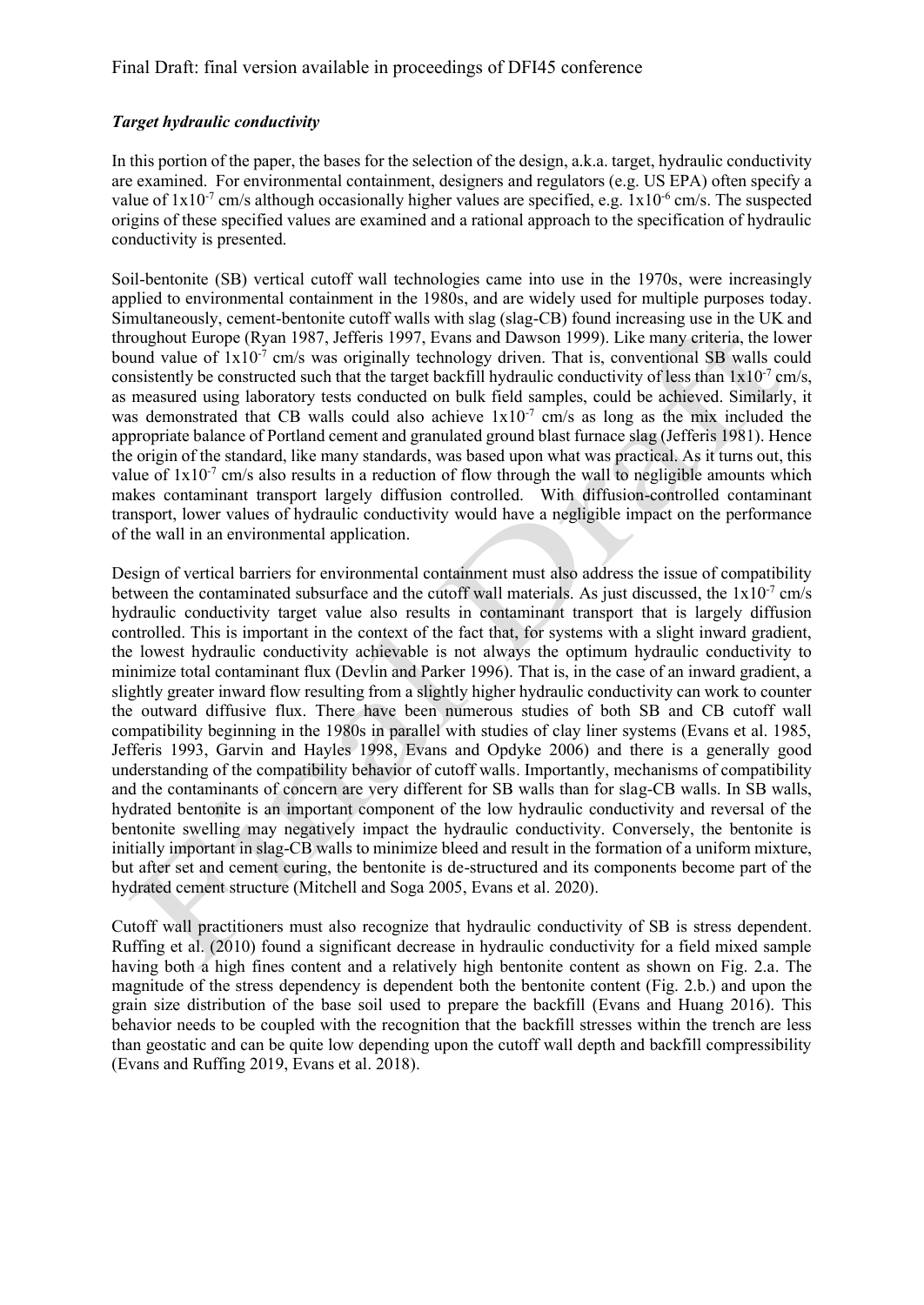

**Fig. 2.a. Impact of effective stress on the magnitude and variability of hydraulic conductivity (Ruffing et al. 2010) b. Impact of bentonite content and effective stress upon the hydraulic conductivity of a high fines backfill (Evans and Huang 2016)**

Because of the potentially large impact of effective stress on hydraulic conductivity, laboratory hydraulic conductivity tests should be conducted at stresses similar to those stresses that can be reasonably assumed to exist in the trench. If the testing laboratory procedures and equipment are not suitable for testing at low stresses, then the hydraulic conductivity results from tests conducted at higher stresses may need to be adjusted upward via an appropriate factor of safety developed to account for this known stress dependency.

Based on the discussions above, the selection of the target hydraulic conductivity should be made in the context of the contaminant compatibility and site contaminant transport objectives. In the absence of site-specific information that would allow selection of a more refined value, a good rule of thumb for the target is an order of magnitude lower than the surrounding soils. This will generally ensure flow occurs around the wall rather than through it. In the selection of the target hydraulic conductivity value, the wall configuration and bottom details must also be considered. If the wall is a hanging wall or is not circumferential, the hydraulic conductivity only needs to be low enough to force flow below or around as one or both of these flow paths will control the overall wall function. The target value should be selected with an appropriate factor of safety included based on design uncertainties but also considering the fact that the Contractor will add conservatism in the selection of the mix design and during implementation to minimize contractor risk. In many cases the Contractor's risk allowance will include a FS of approximately 5 because Contractor's commonly target half an order of magnitude lower than the design hydraulic conductivity. Finally, the selection of the target value should also be made in the context of limitations of proposed verification testing. For example, a safety factor may be needed to account for laboratory testing results of field mixed samples that generally result in lower measured values than any form of field testing.

## *Specifications & statistical allowances*

Cutoff wall specifications on environmental sites are often not given an appropriate level of consideration, particularly on small sites or on sites where the cutoff wall is a small component. For instance, it is not uncommon to see an unedited version of a specification that was taken from an online source or guide specification in the project documents issued for bid. This approach is inappropriate and ultimately can be costly to the project. In order to avoid unnecessary cutoff wall costs or inadequate performance, all specifications must be reviewed in the context of the site-specific project objectives and constraints to ensure the specification is not overly restrictive or, more concerning, missing key information needed to ensure the end product meets the intended function.

In the development of the specifications, it's always prudent to build in reasonable statistical allowances to account for the inevitable variability of test results and to avoid unnecessary issues. This expected variability is particularly important in the context of the evaluation of the overall factor of safety and how various parties, Owner, Engineer, and Contractor, generally add to the FS as the project develops.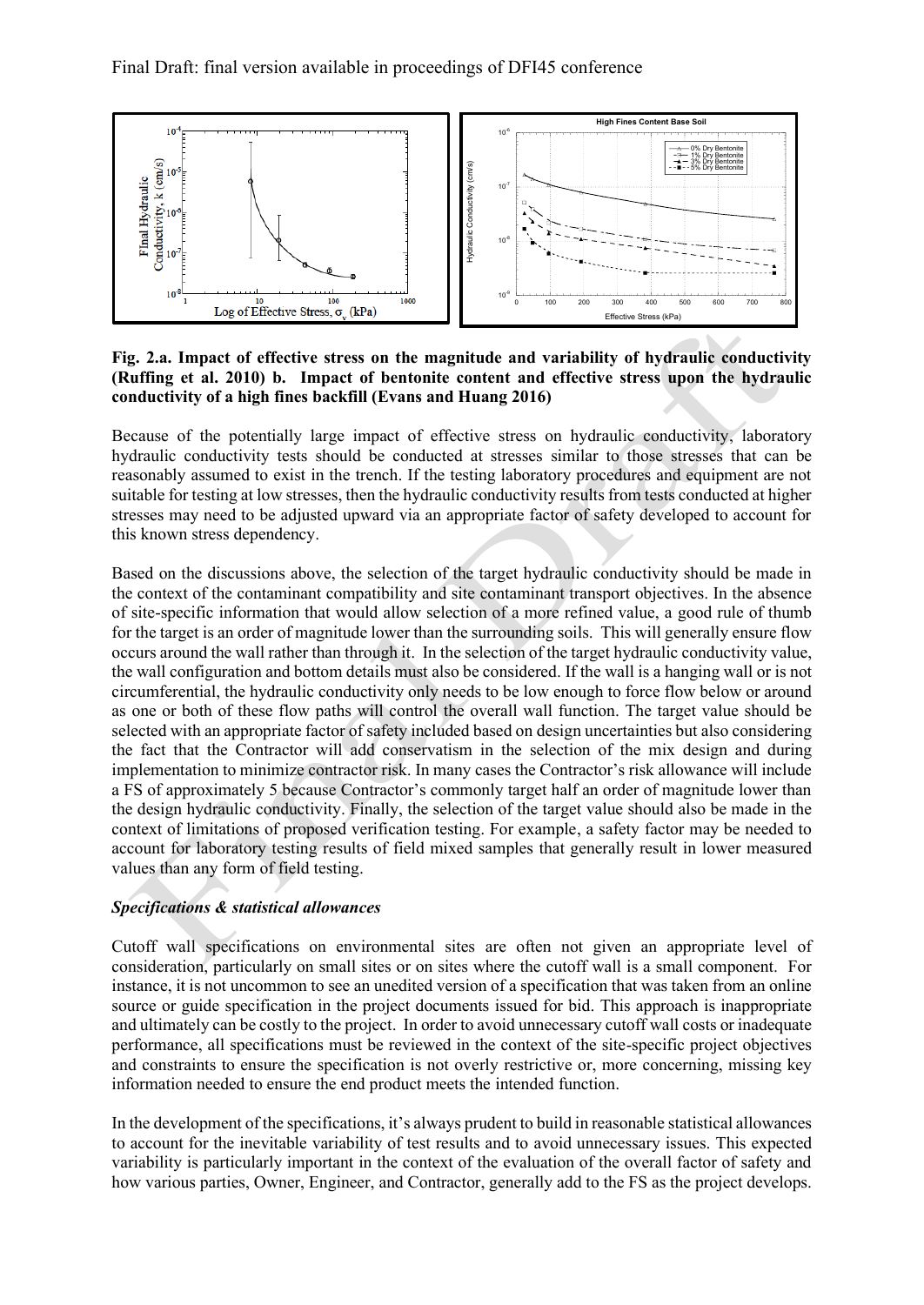### Final Draft: final version available in proceedings of DFI45 conference

This becomes even more important when key design parameters, e.g. hydraulic conductivity, are selected with no basis other than certain values are common in the industry. As noted in the discussion above, minimum hydraulic conductivity values of  $1x10^{-6}$  cm/s or  $1x10^{-7}$  cm/s are often specified when a much higher permeability would accomplish the site objectives based on overall wall function, existing geology, and/or site-specific features. In these instances, it's at least prudent to understand the level of conservatism (or lack thereof) in the selection of these values and acknowledge that conservatism in a statistical allowance in the specification. For instance, instead of specifying "*<*   $1.0x10<sup>7</sup>$  cm/s", something like "*the geometric mean hydraulic conductivity must be less than or equal to*  $1x10<sup>-7</sup>$  *cm/s with no single value greater than*  $1x10<sup>-6</sup>$  *cm/s*" meets the project need without being unduly conservative or opening the project to conflict between the Contractor and the Owner/Engineer As an example of conflict that is likely to arise for the specification of "*< 1.0x10-7 cm/s*", consider what happens when just one test result comes back at  $2x10^{-7}$  cm/s. A single value at  $2x10^{-7}$  cm/s would have little impact on the overall wall performance, but the project team would have to deal with a "failing" or "non-conforming" product due to an unnecessarily prescriptive specification. These sorts of allowances do little or nothing to reduce the overall FS, but can be very handy in avoiding conflicts and change orders during construction or the unnecessary need to replace a portion of the wall with no technical benefit. Another key point in this discussion is to notice the difference in significant figures between  $1x10^{-7}$  cm/s and  $1.0x10^{-7}$  cm/s and to recognize the need to include "*or equal to*". These may seem like trivial differences, but even small differences like this can have a large impact in assessing the construction and leave opportunities for cost or schedule issues. For instance, a value of 1.44x10-7 meets the requirements of a "*less than or equal to 1x10-7 cm/s*" specification, but not a "*less than 1.0x10-7 cm/s*" specification. Unless there is an absolute need to specify the more restrictive criteria (note: these instances are rare), it's always best to leave as much flexibility in the target parameters as possible. Another way to consider this issue is to consider statistical distributions of a value around the mean. If a single value is specified (e.g. 1x10-7 cm/s), what must the mean be such that 100% of the measured values are less than the specified value?

### *Filter press testing*

The filter press test was developed and is employed as a means to evaluate the ability of a bentonitewater slurry to form a filter cake between the slurry and the formation. In a separate paper (Ruffing et al 2016), the applicability of filter press testing, particularly on slurry from the trench, was addressed. Although it is widely understood that the filter press test tells an incomplete story of filter cake development, requirements for this test on in-trench slurries persist. As presented in the reference publication, this often results in unnecessary conflict during construction and may actually be counter to the overall goals. This is particularly relevant for soil-cement-bentonite (SCB) cutoff walls because the calcium in the cement can significantly alter the properties of the slurry when the two come in contact within the trench. As an initial specified quality control (QC) measure, only the fresh bentonite slurry from the mix plant or circulation/holding ponds should be tested to confirm sufficient hydration prior to placement in the trench.

#### *Sand content of in-trench slurries*

For non-structural barrier walls, the topic of this paper, strict criteria for maximum sand content is an unnecessary specification when considered in isolation. If sand content and filter press testing of intrench slurries are included in the specification, the information should be collected for reference only and the results should be considered in the context of all QC data to ensure the complete data set is telling a compelling story that the cutoff wall is being constructed in a manner consistent with the overall objective(s). For example, in one project (Evans et al. 2004) measured sand content values were as high as 40% (compared to the specified maximum of 15%) and yet the specified density difference of 13 kN/m<sup>3</sup> (15 pcf) between the backfill and the slurry was maintained and subsequent coring and testing showed no detrimental performance resulting from the high sand content.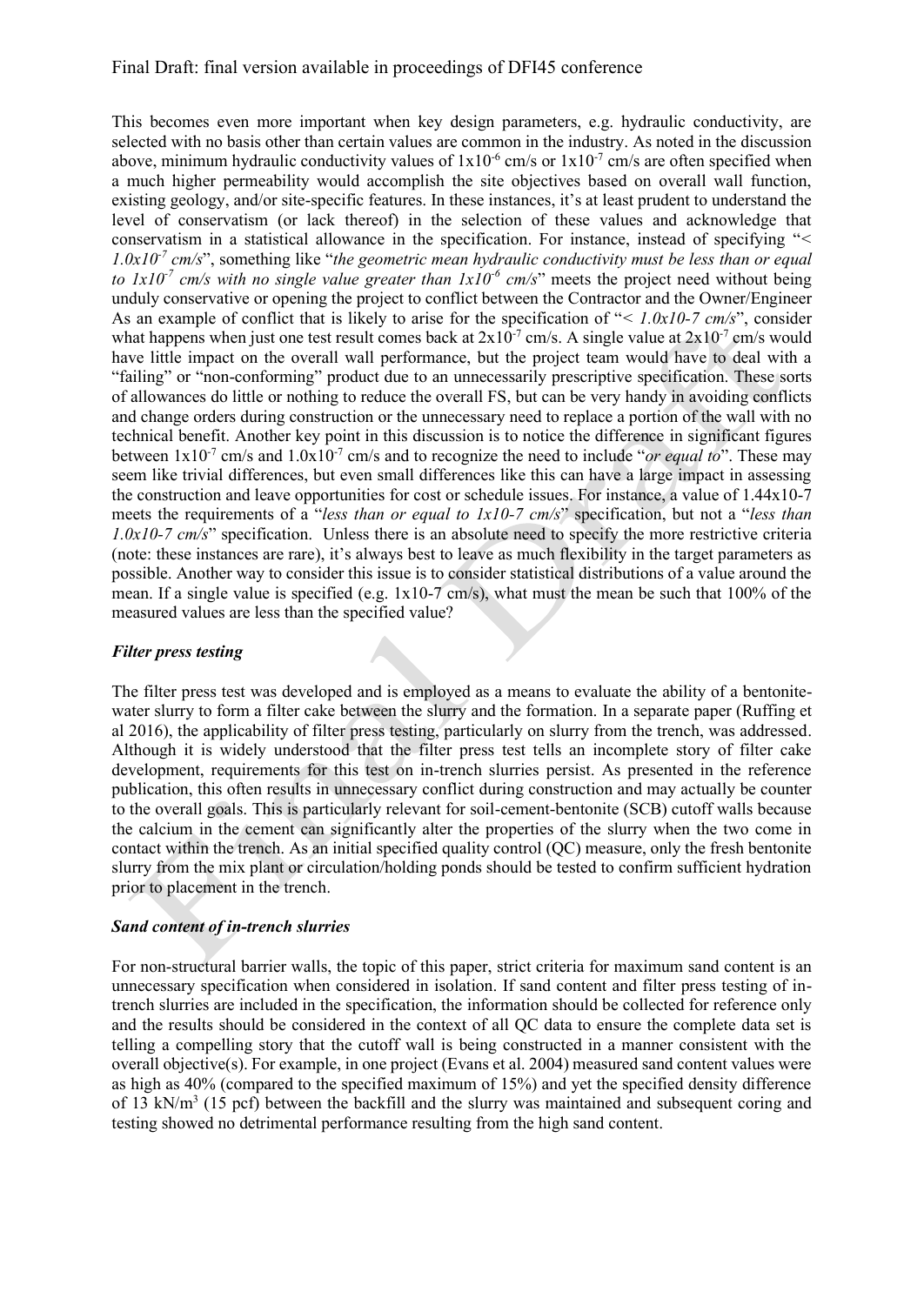## *Slope cleaning*

Proper profiling of the backfill slope is arguably one of the most important, if not the most important, aspects of a QC program for a SB or SCB cutoff wall. This process allows for the identification of soil settlement on the backfill slope from coarse particles falling out of suspension or from sidewall spalling. However, the results of the profiles must be reviewed in the proper context. For instance, data shows that sand/slurry lenses on the backfill slope may have a permeability that is equal to or lower than the backfill (Evans et al. 2004). In this case there is no need for concern. If something of concern is observed, it must be dealt with according to the capabilities of the available equipment. For instance, shallow environmental walls (less than 90') are almost exclusively installed with excavators. These machines cannot be safely used to clean the backfill slope or to investigate an observed anomaly in the profile.

The specification needs to reflect expected equipment and include other means of preventing these issues or dealing with them, should they arise. For instance, the toe of the backfill slope should be kept as close as practical to the excavation cut, for instance within 6 to 12 m, to allow the excavator to drag sediments down the backfill slope by normal action of the excavation process. Also, the trench should not be allowed to sit undisturbed for long periods of time, typically specified as less than 48 to 72 hours. Finally, during the design phase, the Engineer should consider whether an anomaly of a certain size even matters. If not, appropriate wording should be included in the specification. If so, maybe conventional excavators aren't enough for the subject project, but at least the specification will reflect the Owner and Engineer's understanding of the cost implications of their decision to include a more stringent requirement.

## *Measurement of Strength and Strain*

Most practicing geotechnical engineers understand that there are various methods of measuring strength and strain at failure and that the results are dependent upon the test method and boundary conditions. For instance, is the strength being measured in an unconfined or confined condition and, if confined, at what stress? Also, what is the applied strain rate to failure and how does that impact the measurement of strength and strain in terms of the influence of pore pressure dissipation? Unfortunately, in practice, it is not uncommon to see undrained methods, such as the unconfined compression strength (UCS) test, specified for situations that should necessitate a drained test with a slow failure rate. This may be due to a lack of understanding of the subtleties of laboratory testing or due to cost and timing considerations. In some cases, the strength should be measured using multiple methods, especially during the bench scale testing, with the various results applied to different failure cases, e.g. undrained results applied to evaluation during an earthquake and drained results applied for evaluation of long term ground movement potential. For full scale QC, it is appropriate to use simple and fast tests like the UCS test as long as the results are compared to an appropriate target. In any case, it's important to consider how a measurement is to be taken and how that influences the achievable results in the context of the specific material being tested.

## *Addition of Slag in Self-Hardening Walls or Plastic Concrete*

For those in the cutoff wall industry, it is widely known that the replacement of some portion of the Portland cement component of a mix with granulated ground blast furnace slag results in improved properties; lower hydraulic conductivity, higher sulfate resistance, and higher strength (Jefferis 1981, Opdyke and Evans 2005). However, this detail may not be commonly known to practitioners that are not regularly engaged with cutoff walls. Also, even experienced practitioners sometimes neglect the timing of development in these mixes. Even though mixes containing slag tend to outperform mixes containing only Portland cement, it often takes much longer to achieve final properties. For instance, many consider Portland cement mixes to have achieved their final properties after 28 days of curing. This is an obvious extension from the concrete industry where 28 days is a common acceptance point. For mixes containing only Portland cement, the 28-day mark is a good measurement point as most mixtures have achieved near final properties by that time and it allows evaluation of the product in a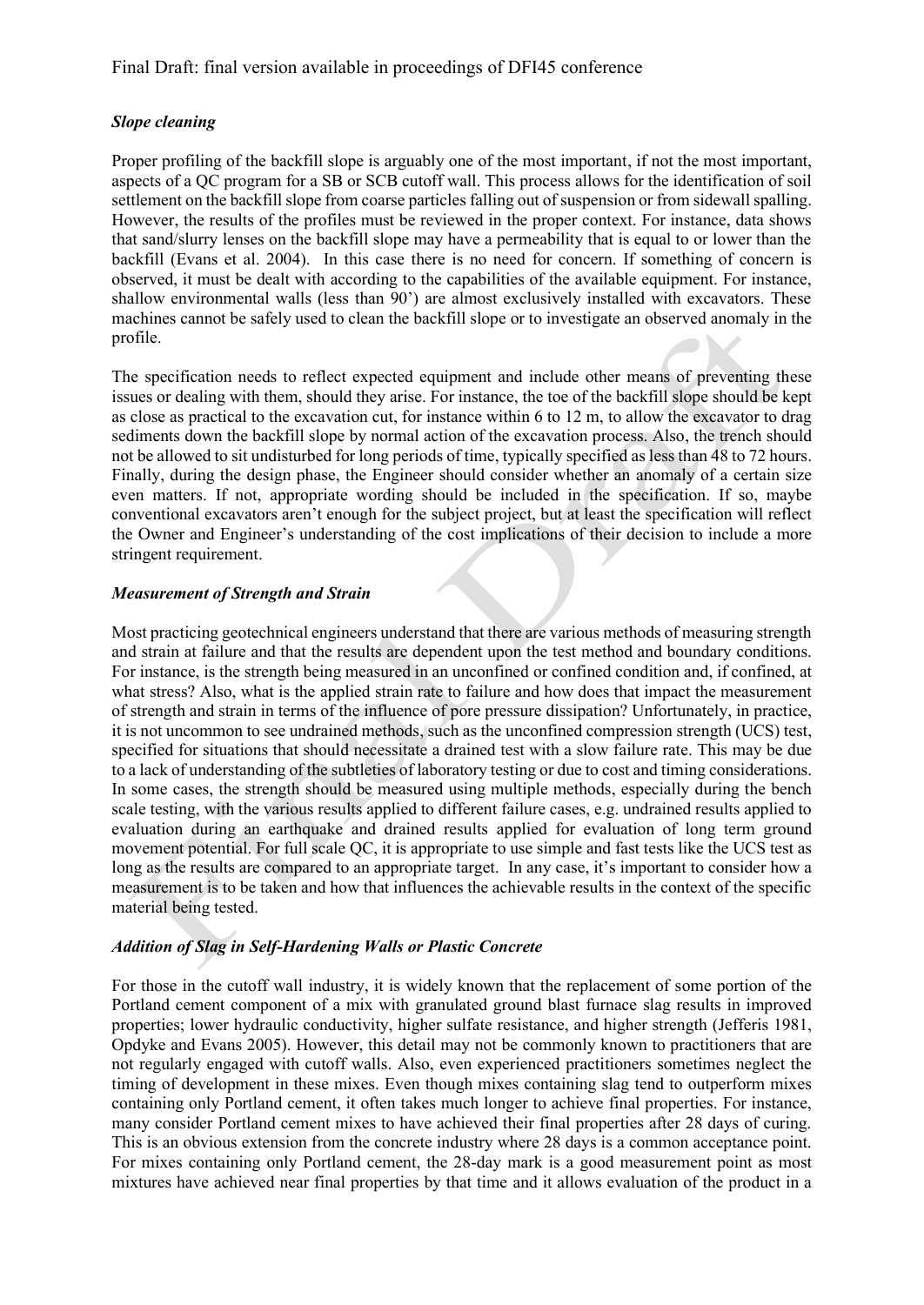reasonable amount of time. The 28 day data for mixes containing slag tells an incomplete and misleading story. For mixes containing slag, improvement occurs well beyond 28 days and the improvement is significant. For instance, the ultimate hydraulic conductivity of a mix containing slag is often an order of magnitude lower than the 28-day result. Since it's difficult to wait months or years to assess a component of the project, the selection of a 28 or 56 day data point could instead be based on the expected property development post measurement. Ideally this expected improvement would be selected based on trends developed from a site -specific bench scale or pilot study, but it could also be based on information in reference publications showing expected long term improvement (e.g. Coughenour et al. 2018). By not accounting for the long term improvement of mixes containing slag, a specification to achieve properties at the standard 28 day mark will lead to an unnecessarily conservative mix and, in some cases, may actually result in a product that is counter to the intended product (e.g. ultra-high strength and brittle vs. medium strength and more ductile).

## *Competing Properties*

In the development of specifications, care should be taken to avoid competing objectives with specific consideration given to the material specified. For instance, higher strength self-hardening cutoff materials, CB or slag-CB, generally have a lower strain at failure. If a high strain at failure is needed, e.g. in earthquake prone areas, this may limit the achievable strength or may necessitate a switch to a more expensive cutoff wall backfill like plastic concrete.

## *Longevity*

Given that cutoff walls in both environmental and geotechnical applications are intended to behave over long periods of time, longevity should be given attention during design. Unfortunately, due to a variety of factors, this important consideration is often ignored or only partially assessed. At the very least, the cutoff wall designer should consider the design life of their wall and what factors may contribute to changes in the wall over that time period. Detailed assessment of the longevity of a wall may be beyond the scope of design for smaller walls, but this topic deserves some level of attention on every project. Although this issue is very complex and hard to assess, there are publications available that address components of the topic and provide points of consideration (e.g. Ruffing et al 2018).

# **CONCLUSIONS**

Subtle, but significant, issues associated with the design and specification of slurry trench cutoff walls have been identified and discussed. These issues include excavation refusal, keying into layers of low hydraulic conductivity, specifying and measuring hydraulic conductivity, statistical measurements in specifications, use of the filter press, sand content in the slurry, cleaning of the backfill slope, measurement of stress and strain, the use of slag in CB mixtures, the need to balance the design mix to reflect competing desirable properties, and cutoff wall longevity. Recommendations are provided for these issues that will assist in producing a quality vertical cutoff wall that meets the needs of the project while minimizing costs and the potential for conflict during construction. Extensive references are provided that expand upon many of the topics identified in this paper.

## **ACKNOWLEDGMENTS**

The financial support of the National Science Foundation (Grant No. 1463198) for the construction of an instrumented, full-scale SB slurry trench cutoff wall is greatly appreciated.

## **REFERENCES**

Coughenour, N., Ruffing, D.G. and Evans, J.C., 2018. Lessons learned: self-hardening slurries in slurry trenching, Proceedings of the 71st Canadian Geotechnical Conference and the 13th Joint CGS/IAH-CNC Groundwater Conference, Edmonton, Canada, September 23-26.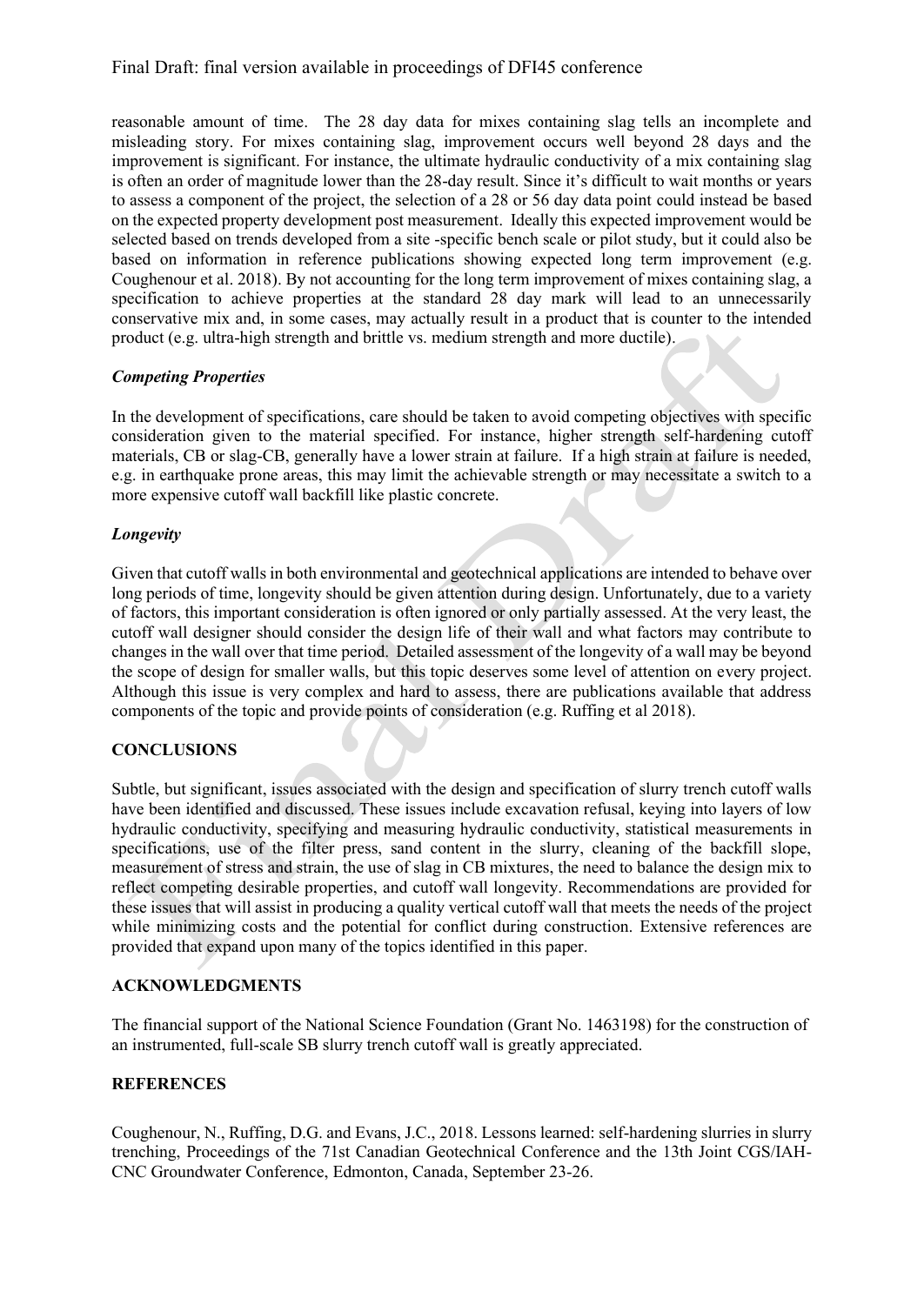Devlin, J. F., & Parker, B. L., 1996. Optimum hydraulic conductivity to limit contaminant flux through cutoff walls. Groundwater, 34(4), 719-726.

D'Appolonia, D.J., 1980. Soil-bentonite slurry trench cutoff walls, J. Geotech. Eng. Div., ASCE, 106(4), 399-417.

Evans, J.C., Fang, H. Y., and Kugelman, I. J., 1985. Containment of hazardous materials with soilbentonite slurry walls, Proceedings of the 6th National Conference on the Management of Uncontrolled Hazardous Waste Sites, Wash., D. C., Nov., pp. 249-252.

Evans, J. C., 1994. Hydraulic conductivity of vertical cutoff walls, Hydraulic Conductivity and Waste Contaminant Transport in Soils, *ASTM STP 1142*, D. E. Daniel and S. J. Trautwein, Eds., American Society for Testing and Materials, Philadelphia, pp. 79-94.

Evans, J. C. and Dawson. A. R., 1999. Slurry walls for the control of contaminant migration: a comparison of United Kingdom and United States practices, ASCE Specialty Conference on Geo-Engineering for Underground Facilities, ASCE Geotechnical Special Publication No. 90.

Evans, J. C., Trask, J. M. and Frank, R. L., 2004. Lessons learned from the Macon County slurry wall, Proceedings: Fifth International Conference on Case Histories in Geotechnical Engineering, NY, NY April 13-17.

Evans, J. C., & Opdyke, S. M., 2006. Strength, permeability, and compatibility of slag-cementbentonite slurry wall mixtures for constructing vertical barriers. In 5th ICEG Environmental Geotechnics: Opportunities, Challenges and Responsibilities for Environmental Geotechnics: Proceedings of the ISSMGE's fifth international congress organized by the Geoenvironmental Research Centre, Cardiff University and held at Cardiff City Hall on 26–30th June, pp. 118-125. Thomas Telford Publishing.

Evans, J.C. and Huang, H., 2016. Hydraulic conductivity of soil bentonite slurry walls. ASCE Geo-Chicago 2016 Sustainability, Energy and the Geoenvironment, ASCE GSP 271, pp. 548-557.

Evans, J. C., Yang, Y.-L., and Ruffing, D.G., 2018.Vane shear tests to evaluate in situ stresss State of a soil-bentonite slurry trench wall, Proceedings of the  $8<sup>th</sup>$  International Congress on Environmental Geotechnics, Hangzhou, China, October 28 to November 1.

Evans, J. C., & Ruffing, D. G., 2019. Stresses in soil-bentonite slurry trench cutoff wall. In ASCE Geo-Congress 2019, March 24-27, Philadelphia, PA

Evans, J.C., Larrahondo, J.M. and Yeboah, N., 2020. Role of bentonite in slag-cement-bentonite slurry trench cutoff walls, under review, ASCE J. of Geotechnical and Geoenvironmental Engineering

Garvin, S. L., & Hayles, C. S., 1999. The chemical compatibility of cement–bentonite cut-off wall material. Construction and Building Materials, 13(6), 329-341.

Jefferis, S.A., 1981. "Bentonite-cement slurries for hydraulic cut-offs", Tenth International Conference, International Society for Soil Mechanics and Foundation Engineering, Stockholm, Vol. 1, pp. 425-440.

Jefferis, S.A., 1993. "In-ground barriers," In: Contaminated Land – Problems and Solutions, ed. T. Cairney, Blackie A+P, London. Pp. 111-140.

Jefferis, S.A., 1997. "The origins of the slurry trench cut-off and a review of cement- bentonite cut-off walls in the UK," Proceedings of the International Containment Technology Conference, St. Petersburg, FL, pp. 52-70.

McLay, D., 1987. Installation of a cement-bentonite slurry wall using the vibrating beam method—a case history. In Proc., 19th Mid-Atlantic Ind. Waste Conf, pp. 272-82.

Mitchell, J. K., & Soga, K., 2005. Fundamentals of soil behavior (Vol. 3). New York: John Wiley & Sons.

Opdyke, S. M. and Evans, J. C., 2005. Slag-cement-bentonite slurry Walls," ASCE J. of Geotechnical and Geoenvironmental Engineering, Vol. 131, No. 6, pp. 673-681.